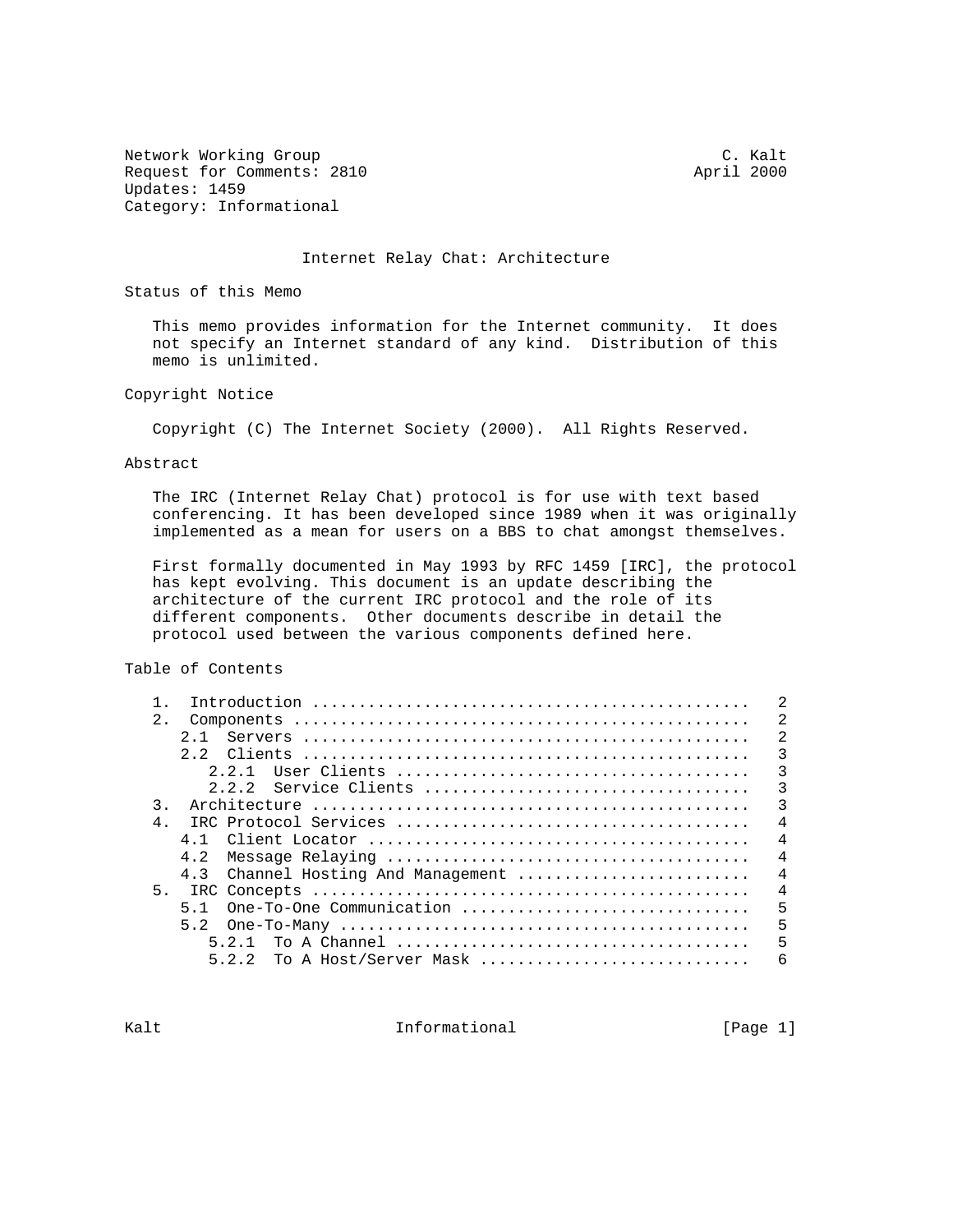| 533<br>6.                                        | 7<br>7         |
|--------------------------------------------------|----------------|
|                                                  |                |
|                                                  |                |
|                                                  | 7              |
|                                                  | 7              |
|                                                  | 7              |
|                                                  | 7              |
|                                                  | -8             |
|                                                  | $\overline{8}$ |
| $\mathsf{R}$<br>Current Support And Availability | $\overline{8}$ |
| 9.                                               | $\mathsf{R}$   |
| 1 N                                              | - 8            |
|                                                  | q              |
|                                                  | 10             |

# 1. Introduction

 The IRC (Internet Relay Chat) protocol has been designed over a number of years for use with text based conferencing. This document describes its current architecture.

 The IRC Protocol is based on the client-server model, and is well suited to running on many machines in a distributed fashion. A typical setup involves a single process (the server) forming a central point for clients (or other servers) to connect to, performing the required message delivery/multiplexing and other functions.

 This distributed model, which requires each server to have a copy of the global state information, is still the most flagrant problem of the protocol as it is a serious handicap, which limits the maximum size a network can reach. If the existing networks have been able to keep growing at an incredible pace, we must thank hardware manufacturers for giving us ever more powerful systems.

2. Components

 The following paragraphs define the basic components of the IRC protocol.

2.1 Servers

 The server forms the backbone of IRC as it is the only component of the protocol which is able to link all the other components together: it provides a point to which clients may connect to talk to

Kalt **Informational Informational** [Page 2]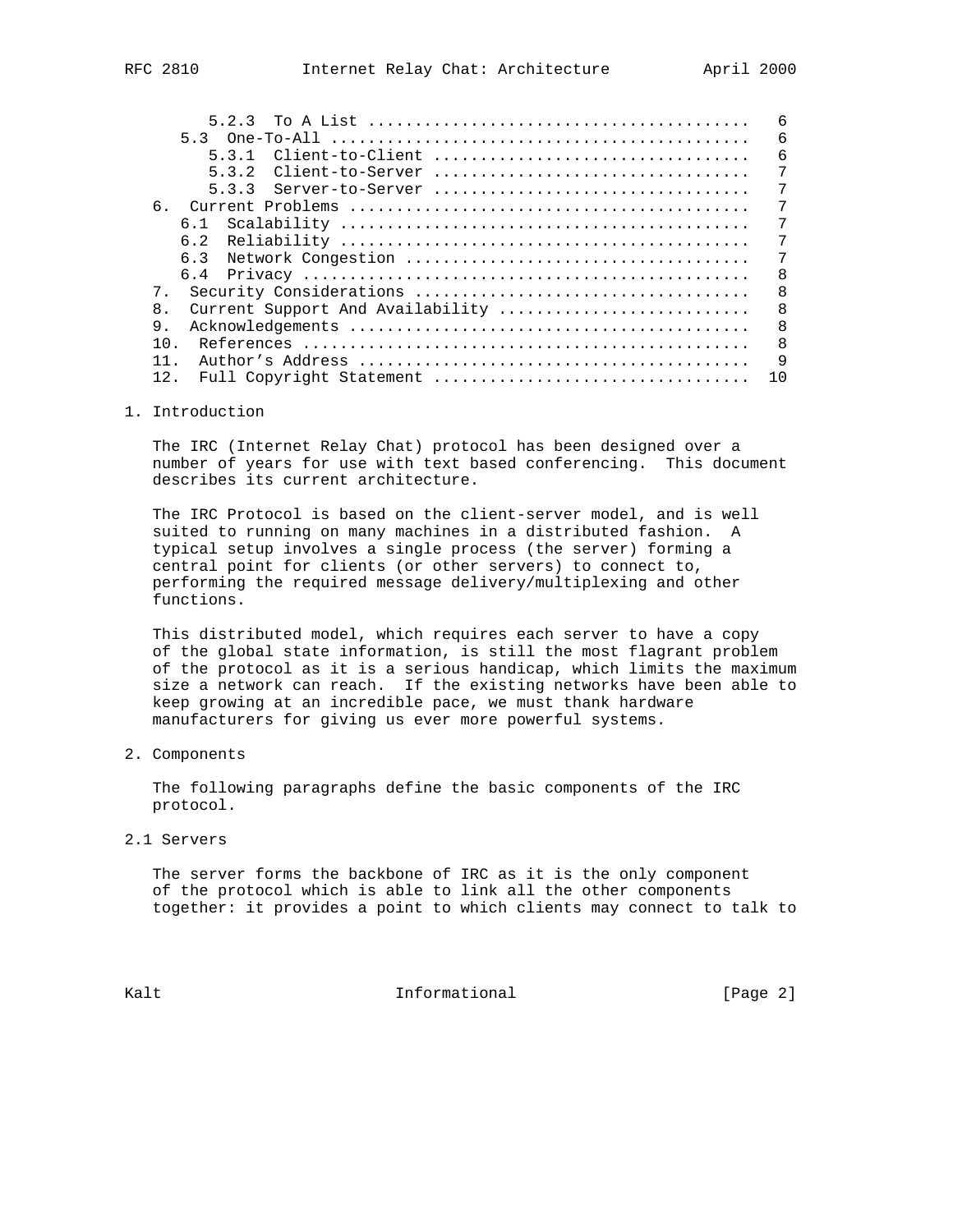each other [IRC-CLIENT], and a point for other servers to connect to [IRC-SERVER]. The server is also responsible for providing the basic services defined by the IRC protocol.

## 2.2 Clients

 A client is anything connecting to a server that is not another server. There are two types of clients which both serve a different purpose.

2.2.1 User Clients

 User clients are generally programs providing a text based interface that is used to communicate interactively via IRC. This particular type of clients is often referred as "users".

2.2.2 Service Clients

 Unlike users, service clients are not intended to be used manually nor for talking. They have a more limited access to the chat functions of the protocol, while optionally having access to more private data from the servers.

 Services are typically automatons used to provide some kind of service (not necessarily related to IRC itself) to users. An example is a service collecting statistics about the origin of users connected on the IRC network.

3. Architecture

 An IRC network is defined by a group of servers connected to each other. A single server forms the simplest IRC network.

 The only network configuration allowed for IRC servers is that of a spanning tree where each server acts as a central node for the rest of the network it sees.



Servers: A, B, C, D, E Clients: 1, 2, 3, 4

[ Fig. 1. Sample small IRC network ]

Kalt **Informational** Informational [Page 3]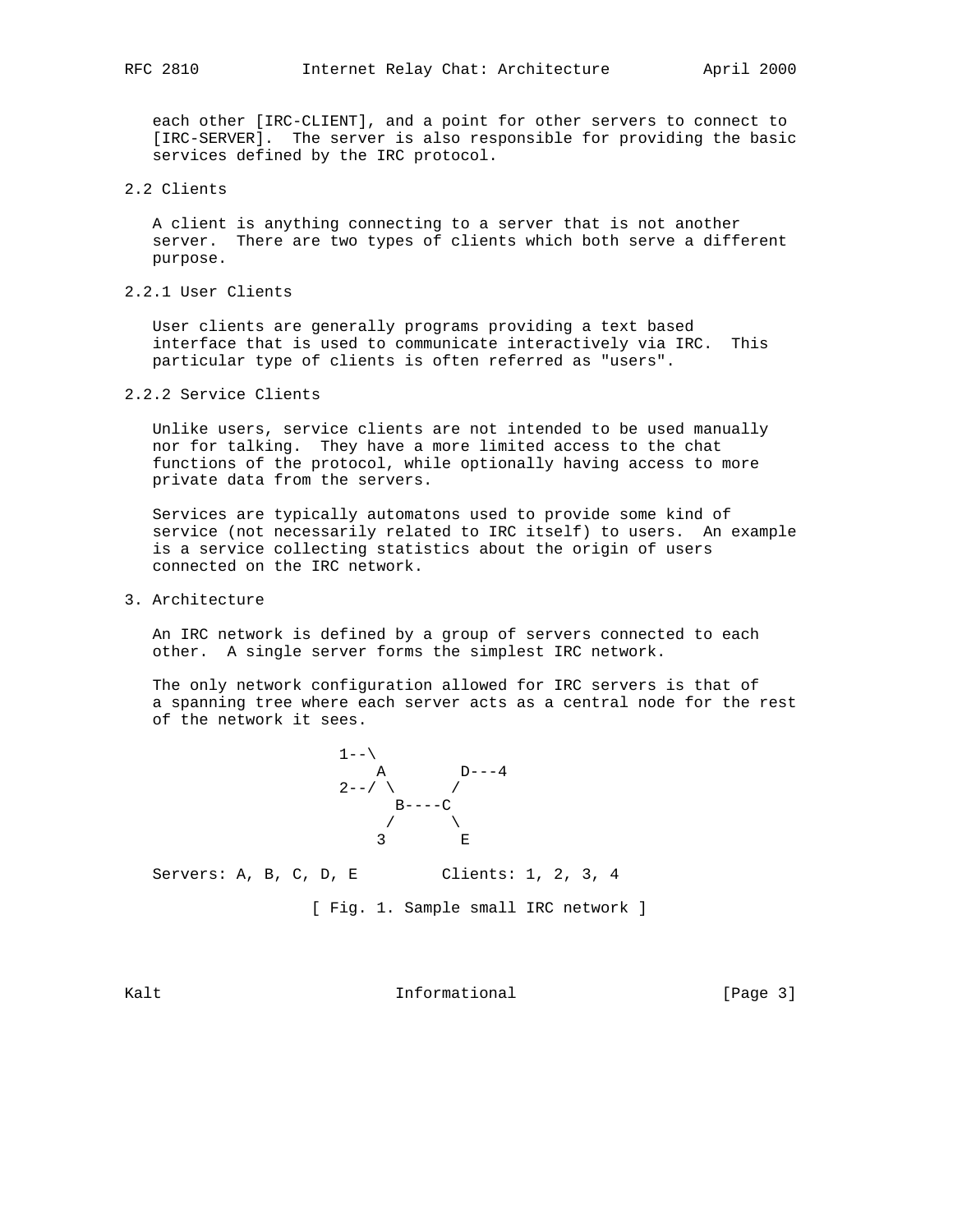The IRC protocol provides no mean for two clients to directly communicate. All communication between clients is relayed by the server(s).

4. IRC Protocol Services

 This section describes the services offered by the IRC protocol. The combination of these services allow real-time conferencing.

4.1 Client Locator

 To be able to exchange messages, two clients must be able to locate each other.

 Upon connecting to a server, a client registers using a label which is then used by other servers and clients to know where the client is located. Servers are responsible for keeping track of all the labels being used.

4.2 Message Relaying

 The IRC protocol provides no mean for two clients to directly communicate. All communication between clients is relayed by the server(s).

4.3 Channel Hosting And Management

 A channel is a named group of one or more users which will all receive messages addressed to that channel. A channel is characterized by its name and current members, it also has a set of properties which can be manipulated by (some of) its members.

 Channels provide a mean for a message to be sent to several clients. Servers host channels, providing the necessary message multiplexing. Servers are also responsible for managing channels by keeping track of the channel members. The exact role of servers is defined in "Internet Relay Chat: Channel Management" [IRC-CHAN].

5. IRC Concepts

 This section is devoted to describing the actual concepts behind the organization of the IRC protocol and how different classes of messages are delivered.

Kalt **Informational Informational** [Page 4]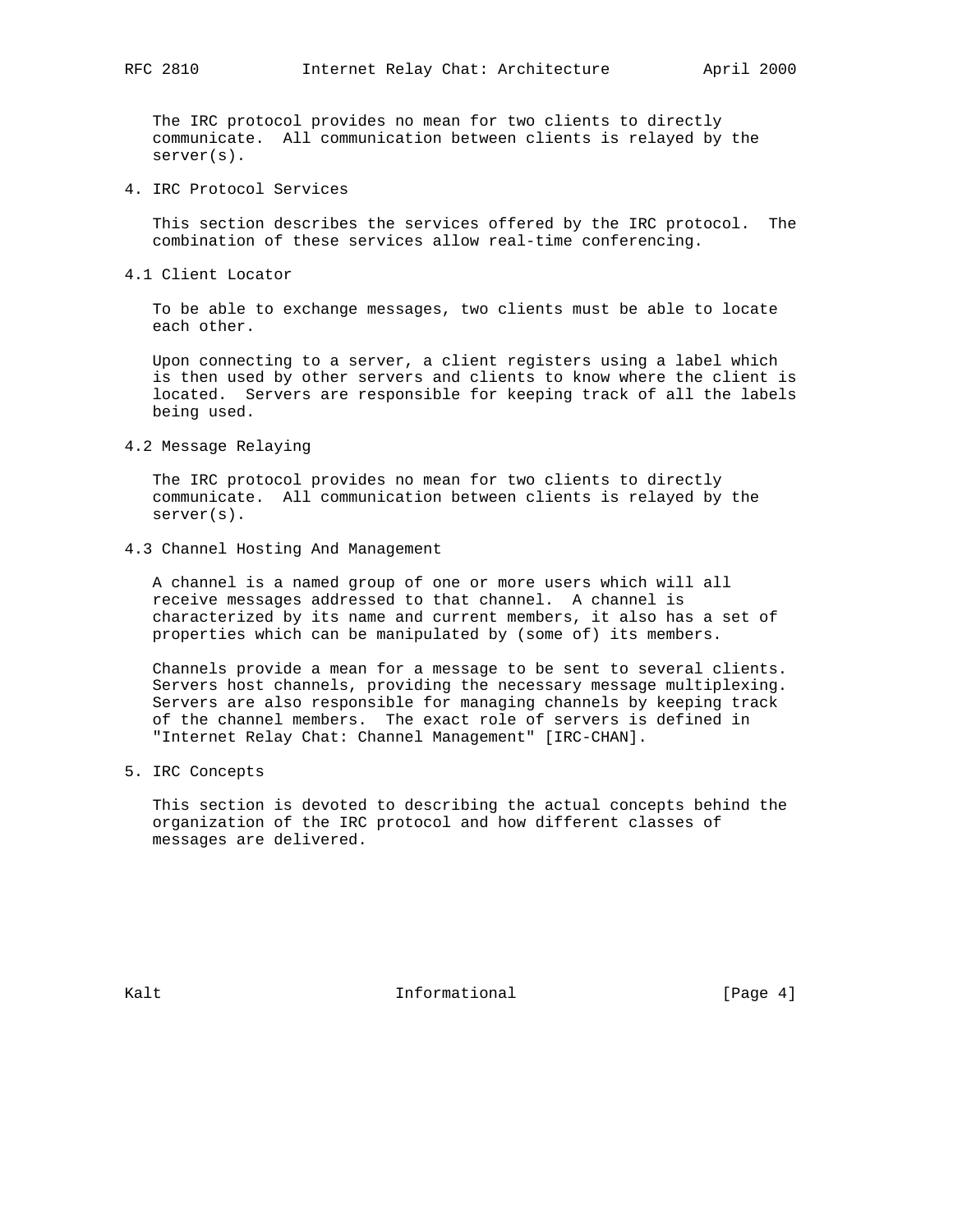## 5.1 One-To-One Communication

 Communication on a one-to-one basis is usually performed by clients, since most server-server traffic is not a result of servers talking only to each other. To provide a means for clients to talk to each other, it is REQUIRED that all servers be able to send a message in exactly one direction along the spanning tree in order to reach any client. Thus the path of a message being delivered is the shortest path between any two points on the spanning tree.

The following examples all refer to Figure 1 above.

- Example 1: A message between clients 1 and 2 is only seen by server A, which sends it straight to client 2.
- Example 2: A message between clients 1 and 3 is seen by servers A & B, and client 3. No other clients or servers are allowed see the message.
- Example 3: A message between clients 2 and 4 is seen by servers A, B, C & D and client 4 only.
- 5.2 One-To-Many

 The main goal of IRC is to provide a forum which allows easy and efficient conferencing (one to many conversations). IRC offers several means to achieve this, each serving its own purpose.

5.2.1 To A Channel

 In IRC the channel has a role equivalent to that of the multicast group; their existence is dynamic and the actual conversation carried out on a channel MUST only be sent to servers which are supporting users on a given channel. Moreover, the message SHALL only be sent once to every local link as each server is responsible to fan the original message to ensure that it will reach all the recipients.

The following examples all refer to Figure 2.

 Example 4: Any channel with 1 client in it. Messages to the channel go to the server and then nowhere else.

 Example 5: 2 clients in a channel. All messages traverse a path as if they were private messages between the two clients outside a channel.

Kalt **Informational** Informational [Page 5]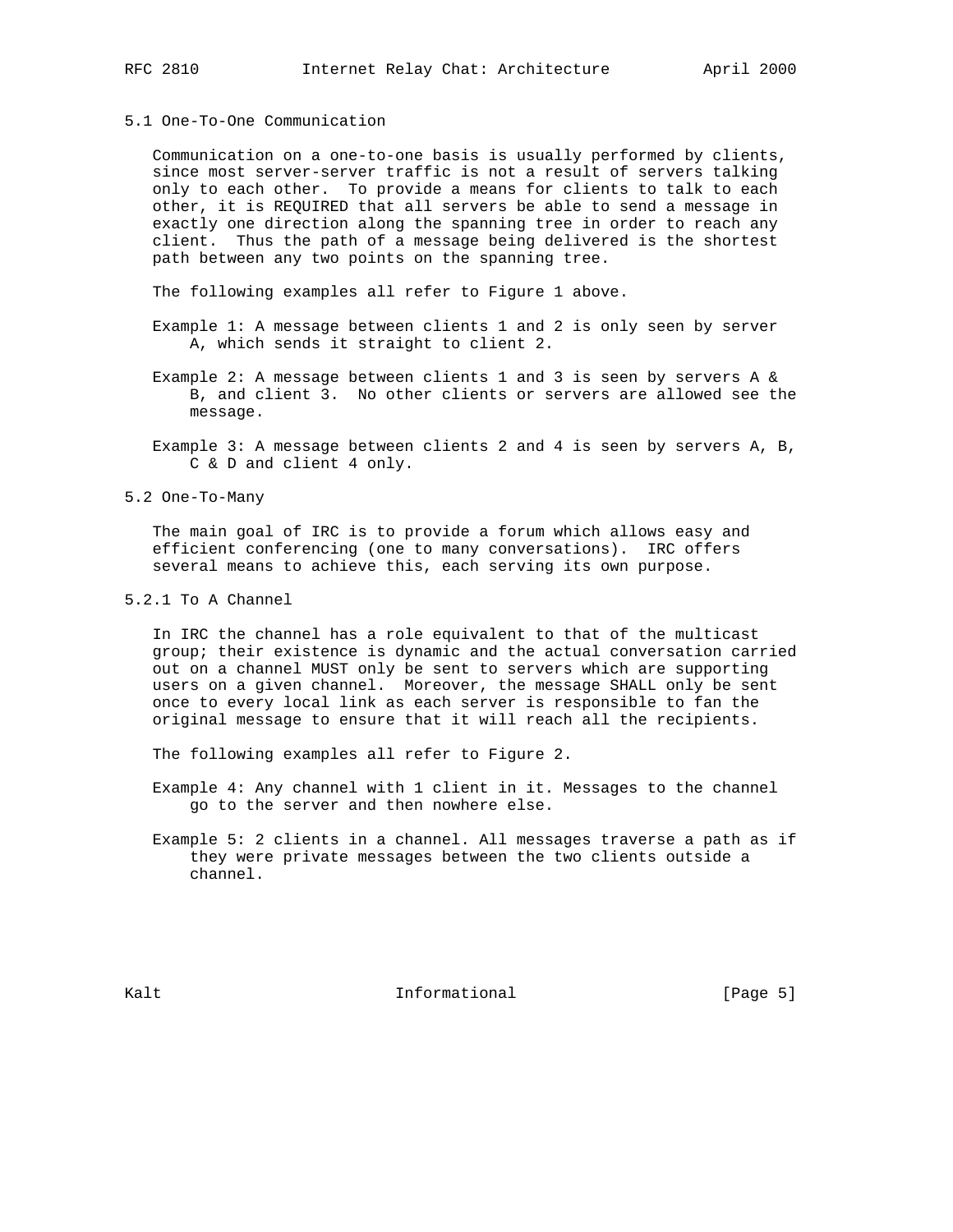- Example 6: Clients 1, 2 and 3 in a channel. All messages to the channel are sent to all clients and only those servers which must be traversed by the message if it were a private message to a single client. If client 1 sends a message, it goes back to client 2 and then via server B to client 3.
- 5.2.2 To A Host/Server Mask

 To provide with some mechanism to send messages to a large body of related users, host and server mask messages are available. These messages are sent to users whose host or server information match that of the mask. The messages are only sent to locations where users are, in a fashion similar to that of channels.

5.2.3 To A List

 The least efficient style of one-to-many conversation is through clients talking to a 'list' of targets (client, channel, mask). How this is done is almost self explanatory: the client gives a list of destinations to which the message is to be delivered and the server breaks it up and dispatches a separate copy of the message to each given destination.

 This is not as efficient as using a channel since the destination list MAY be broken up and the dispatch sent without checking to make sure duplicates aren't sent down each path.

5.3 One-To-All

 The one-to-all type of message is better described as a broadcast message, sent to all clients or servers or both. On a large network of users and servers, a single message can result in a lot of traffic being sent over the network in an effort to reach all of the desired destinations.

 For some class of messages, there is no option but to broadcast it to all servers so that the state information held by each server is consistent between servers.

5.3.1 Client-to-Client

 There is no class of message which, from a single message, results in a message being sent to every other client.

Kalt **Informational** Informational [Page 6]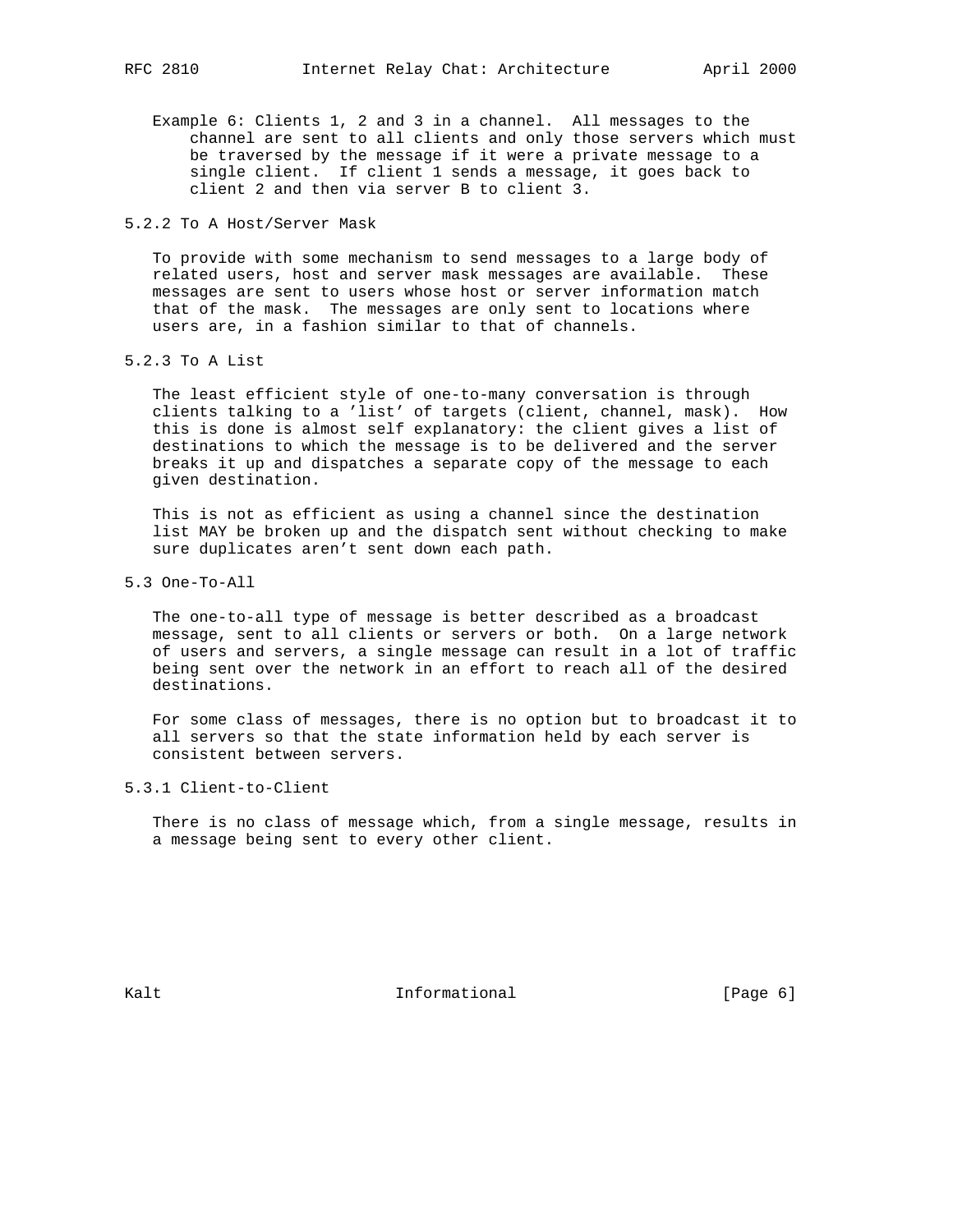#### 5.3.2 Client-to-Server

 Most of the commands which result in a change of state information (such as channel membership, channel mode, user status, etc.) MUST be sent to all servers by default, and this distribution SHALL NOT be changed by the client.

5.3.3 Server-to-Server

 While most messages between servers are distributed to all 'other' servers, this is only required for any message that affects a user, channel or server. Since these are the basic items found in IRC, nearly all messages originating from a server are broadcast to all other connected servers.

6. Current Problems

 There are a number of recognized problems with this protocol, this section only addresses the problems related to the architecture of the protocol.

6.1 Scalability

 It is widely recognized that this protocol does not scale sufficiently well when used in a large arena. The main problem comes from the requirement that all servers know about all other servers, clients and channels and that information regarding them be updated as soon as it changes.

6.2 Reliability

 As the only network configuration allowed for IRC servers is that of a spanning tree, each link between two servers is an obvious and quite serious point of failure. This particular issue is addressed more in detail in "Internet Relay Chat: Server Protocol" [IRC- SERVER].

6.3 Network Congestion

 Another problem related to the scalability and reliability issues, as well as the spanning tree architecture, is that the protocol and architecture for IRC are extremely vulnerable to network congestions. This problem is endemic, and should be solved for the next generation: if congestion and high traffic volume cause a link between two servers to fail, not only this failure generates more network traffic, but the reconnection (eventually elsewhere) of two servers also generates more traffic.

Kalt **Informational** Informational [Page 7]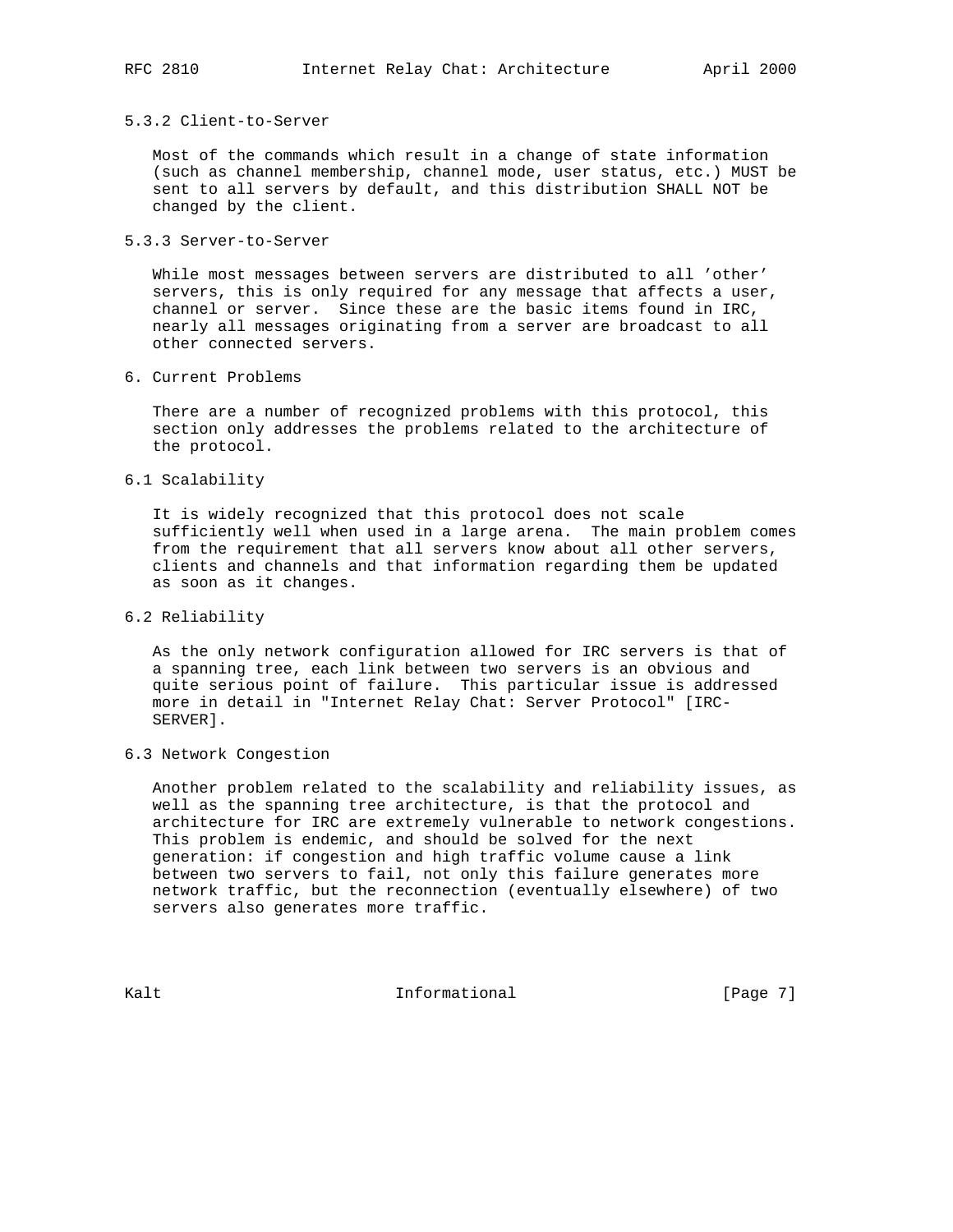In an attempt to minimize the impact of these problems, it is strongly RECOMMENDED that servers do not automatically try to reconnect too fast, in order to avoid aggravating the situation.

6.4 Privacy

 Besides not scaling well, the fact that servers need to know all information about other entities, the issue of privacy is also a concern. This is in particular true for channels, as the related information is quite a lot more revealing than whether a user is online or not.

7. Security Considerations

 Asides from the privacy concerns mentioned in section 6.4 (Privacy), security is believed to be irrelevant to this document.

8. Current Support And Availability

 Mailing lists for IRC related discussion: General discussion: ircd-users@irc.org Protocol development: ircd-dev@irc.org

 Software implementations: ftp://ftp.irc.org/irc/server ftp://ftp.funet.fi/pub/unix/irc ftp://coombs.anu.edu.au/pub/irc

Newsgroup: alt.irc

9. Acknowledgements

 Parts of this document were copied from the RFC 1459 [IRC] which first formally documented the IRC Protocol. It has also benefited from many rounds of review and comments. In particular, the following people have made significant contributions to this document:

 Matthew Green, Michael Neumayer, Volker Paulsen, Kurt Roeckx, Vesa Ruokonen, Magnus Tjernstrom, Stefan Zehl.

Kalt **Informational** Informational [Page 8]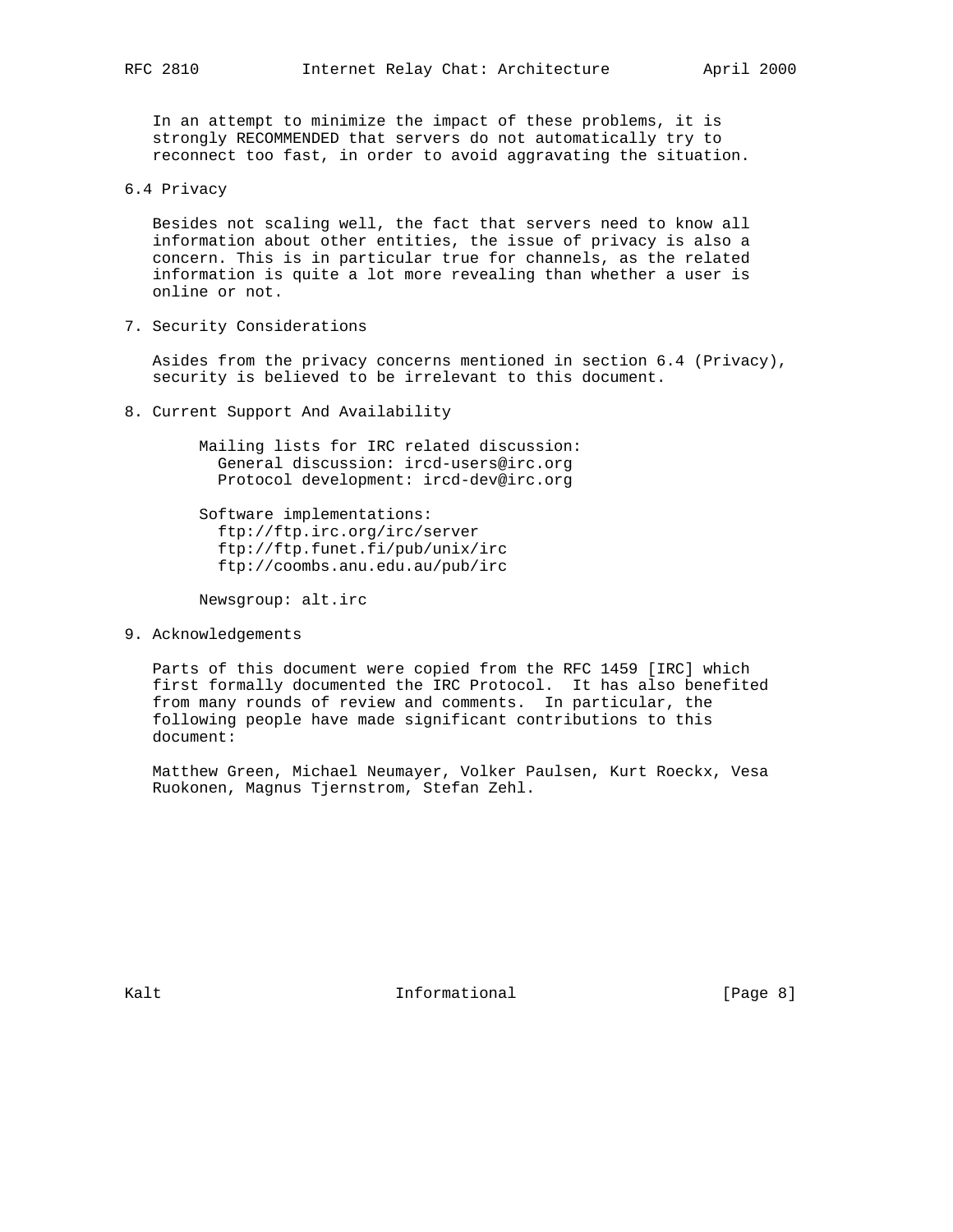USA

10. References [KEYWORDS] Bradner, S., "Key words for use in RFCs to Indicate Requirement Levels", BCP 14, RFC 2119, March 1997. [IRC] Oikarinen, J. and D. Reed, "Internet Relay Chat Protocol", RFC 1459, May 1993. [IRC-CLIENT] Kalt, C., "Internet Relay Chat: Client Protocol", RFC 2812, April 2000. [IRC-SERVER] Kalt, C., "Internet Relay Chat: Server Protocol", RFC 2813, April 2000. [IRC-CHAN] Kalt, C., "Internet Relay Chat: Channel Management", RFC 2811, April 2000. 11. Author's Address Christophe Kalt 99 Teaneck Rd, Apt #117 Ridgefield Park, NJ 07660

EMail: kalt@stealth.net

Kalt **Informational** Informational [Page 9]